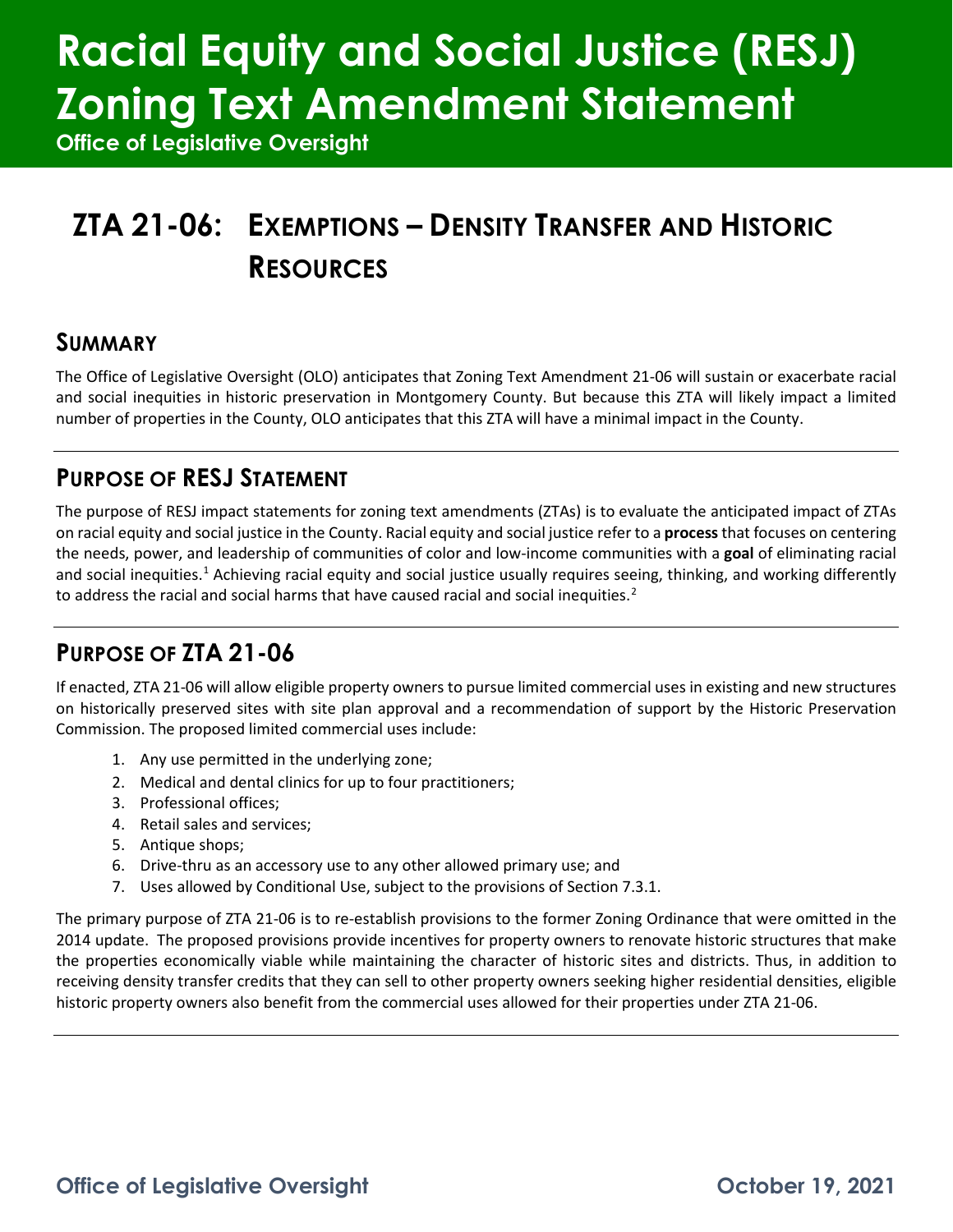## **HISTORIC PRESERVATION AND RACIAL EQUITY**

Historic preservation aims to provide a tangible link to our past. The benefits of preserving historic assets can include deepening community identity, attracting visitors, and ensuring a rich, diverse building stock.<sup>[3](#page-3-0)</sup> Empirical studies have also sought to document the community-wide benefits of historic preservation that offset the economic constraints that limit development and potentially harm property values to individual historic property owners.[4](#page-3-1)

Critics of historic preservation often contend that historic preservation too often favors certain historical narratives and assets over others and largely serves high-income and White communities.<sup>[5](#page-3-2)</sup> This includes a recognition among some researchers that "the preservation movement in the U.S. has primarily invested in maintaining White spaces, and for much of American history, little was done to protect Black and other spaces historically significant to people of color.["6](#page-3-3)



#### **Figure 1: Historic Preservation Resources and Equity Focus Area**

Increasingly, inclusionary planners and preservationists note that the "persistence of certain structures or sites and the effects of decisions over time can perpetuate patterns of segregation and exacerbate injustice."<sup>[7](#page-3-4)</sup> They note that through decisions about land use, zoning, restrictive covenants, building codes, transportation, affordable housing, and financial lending, the U.S. has a long history of spatially marginalizing people of color, the foreign-born, and/or the poor.<sup>[8](#page-3-5)</sup> As such, there is an increased understanding that legacies of exclusion are entrenched within the build environment and can contribute to inequitable decision-making about what constitutes "historic."[9](#page-3-6)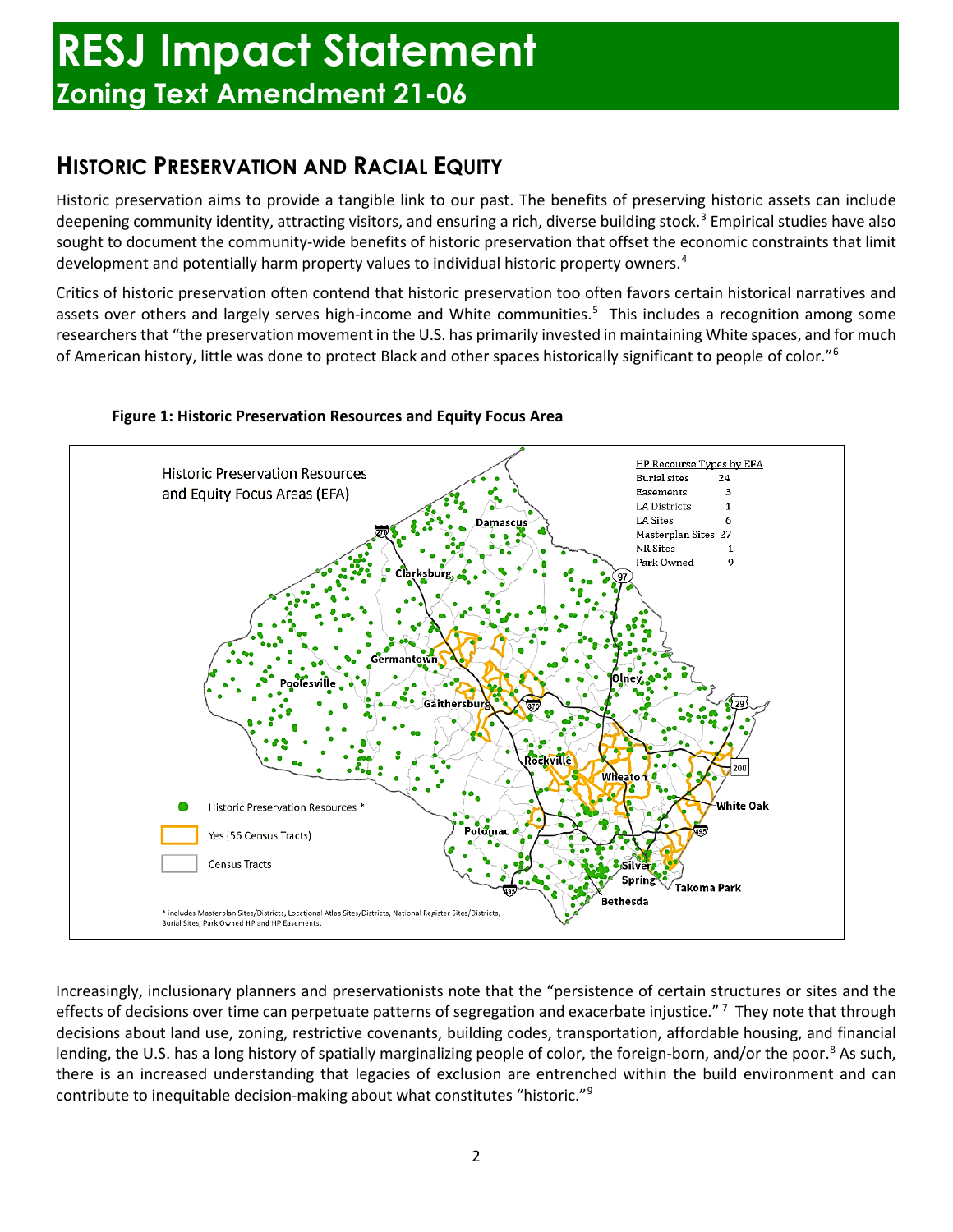## **RESJ Impact Statement Zoning Text Amendment 21-06**

Marisa Brown in the June 2020 blog for the National Trust's Preservation Leadership Forum finds that "federal, state, and local regulations that govern many of the most important preservation mechanisms reflect bias against communities of color.["10](#page-3-7) She further finds that "of the nearly 95,000 entries in the National Register of Historic Places, only 2% (focus) on the experience of Black-Americans" and "of the more than \$100 billion awarded from the Federal Historic Preservation Fund since 1968, the majority has benefited White Americans."<sup>[11](#page-3-8)</sup> Similarly, researchers with the African American Cultural Heritage Action Fund find that historically African American neighborhoods are underrepresented in historic designation programs.[12](#page-3-9)

A review of available local data demonstrates similar racial disparities in historic preservation resources. Of the 1,215 historic preservation resources in the County mapped in Figure 1, about 6.5 percent (79) are located in a quarter of the County's census tracks (56 out of 215 tracts) where a majority of the County's low-income residents and people of color reside. These census tracks are referred to as Equity Focus Areas by Montgomery Planning."<sup>[13](#page-3-10)</sup> Further, less than one quarter of one percent of historic preservation sites in the County are designated as sites of historical significance to African Americans (25-26 sites) with many of these being parks owned by the County or state, or facilities owned by community-based groups and institutions rather than by individuals.[14](#page-3-11)

## **ANTICIPATED RESJ IMPACTS**

Available data on the location of historic properties across the County and the limited number of privately owned properties of historical significance to African Americans suggests the White and affluent historic property owners will disproportionately benefit from changes to the zoning ordinance proposed under ZTA 21-06.

If no eligible historic property owners take advantage of the commercial use options offered by ZTA 21-06, OLO anticipates that current racial and social inequities in historic preservation and economic development across the County will be sustained. However, if eligible historical property owners take advantage of the commercial use options offered by ZTA 21-06, OLO anticipates the racial and social inequities in historic preservation and economic development across the County will widen.

## **CAVEATS**

Two caveats to this racial equity and social justice impact statement should be noted. First, predicting the impact of zoning text amendments on racial equity and social justice is a challenging, analytical endeavor due to data limitations, uncertainty, and other factors. Second, this RESJ impact statement on the proposed zoning text amendment is intended to inform the Council's decision-making process rather than determine it. Thus, any conclusion made in this statement does not represent OLO's endorsement of, or objection to, the ZTA under consideration.

## **CONTRIBUTIONS**

OLO staffers Elsabett Tesfaye, Performance Management and Data Analyst, and Dr. Elaine Bonner-Tompkins, Senior Legislative Analyst, drafted this racial equity and social justice impact statement.

<span id="page-2-1"></span><span id="page-2-0"></span><sup>&</sup>lt;sup>1</sup> See the Government Alliance for Race and Equity's "Advancing Racial Equity and Transforming Government" for understanding of government role in creating inequitie[s https://racialequityalliance.org/wp-content/uploads/2015/02/GARE-Resource\\_Guide.pdf](https://racialequityalliance.org/wp-content/uploads/2015/02/GARE-Resource_Guide.pdf) <sup>2</sup> Adopted from racial equity definition provided by Racial Equity Tools[. https://www.racialequitytools.org/glossary](https://www.racialequitytools.org/glossary)